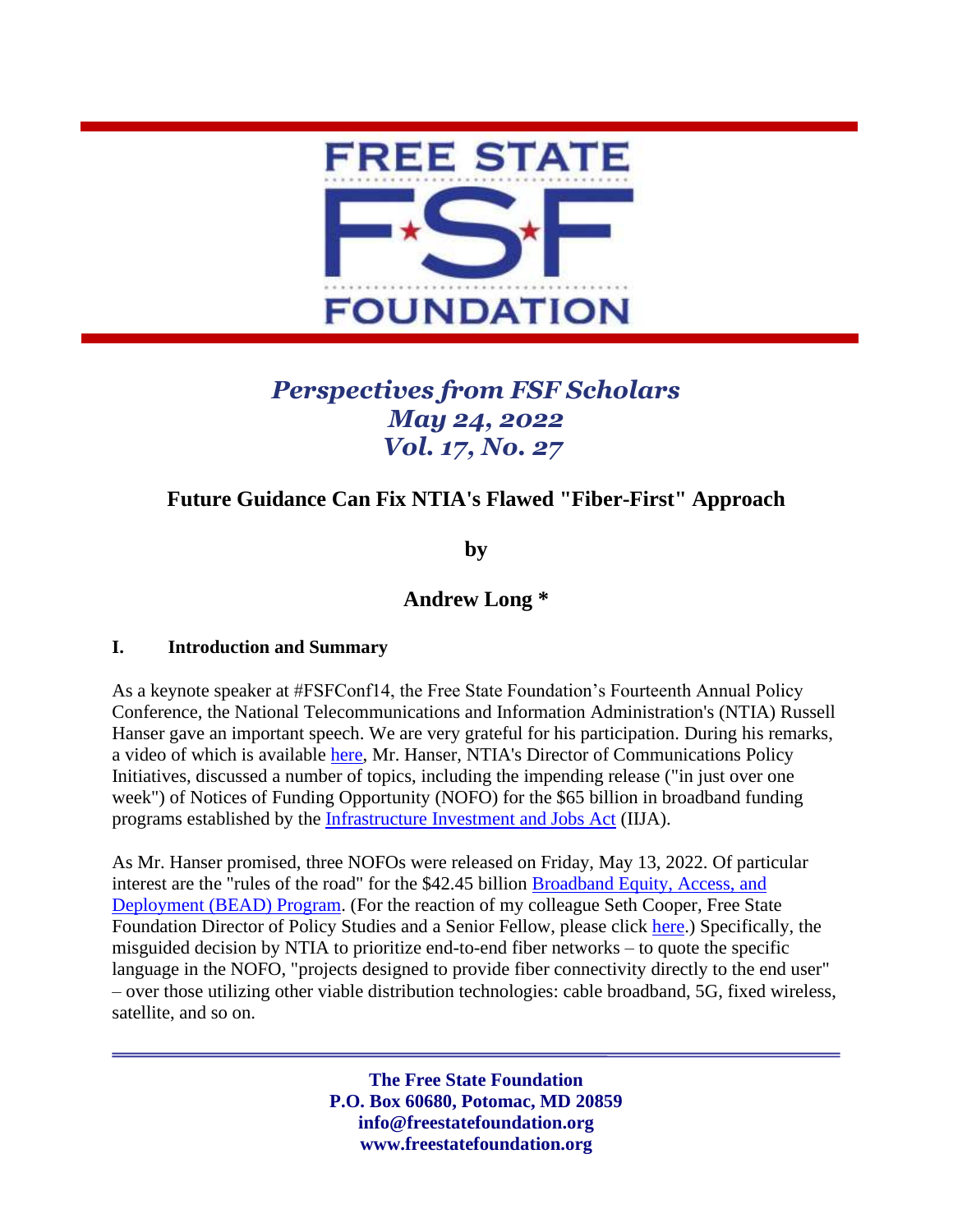In some cases, the deployment of end-to-end fiber networks, which is a relatively capitalintensive and time-consuming proposition, does make economic sense. Indeed, [reports](https://www.fiercetelecom.com/broadband/frontier-intends-surpass-its-1-million-fiber-passings-goal-2022-200k-locations) of telecommunications providers betting [substantial sums](https://www.reuters.com/business/media-telecom/att-eyes-nearly-48-bln-network-investment-post-media-company-2022-03-11/) on [fiber builds](https://www.fiercetelecom.com/broadband/altice-usa-one-ups-verizon-fios-5-gig-optimum-internet-offer) appear with increasing frequency in the trade press. But in other cases – particularly involving low-population-density areas and those saddled with extreme geographic challenges – the cost/value proposition tilts away from fiber and toward other more cost-effective technological distribution platforms.

In the competitive broadband marketplace, financial considerations drive providers to the most efficient technological solutions. Where government subsidies are involved, however, there is a substantial risk that they will be wasted on "gold-plated" solutions that do not give sufficient weight to the price tag and/or likely return on investment. And, importantly, when taxpayer dollars are not allocated to the most cost-effective options, then consumer welfare suffers because there are simply less dollars available to be used.

Fortunately, Mr. Hanser made three points during his speech that serve as a basis for optimism here. One, that "we are working hard to harness competitive market forces." Two, that "we look forward to hearing from you." And three, that "we expect that the NOFO will say a lot of things …, but it will only be the tip of the iceberg on some issues."

Accordingly, the purpose of this *Perspectives from FSF Scholars* is to urge NTIA to make clear, via statutorily required "technical assistance" (that is, guidance and clarification), that its stated preference for end-to-end fiber networks is by no means absolute, but rather an indication that fiber deployment will be considered among many factors – including overall cost, time to build, expected rate of return, and the relative efficiency of alternative solutions.

## **II. The Blind Prioritization of Fiber Would Lead to Consumer Harm and Waste**

Early on, President Biden [announced](https://www.whitehouse.gov/briefing-room/statements-releases/2021/03/31/fact-sheet-the-american-jobs-plan/) an unqualified intention to favor "future proof" networks, and surrogates, such as former FCC Chairman Tom Wheeler, [clarified](https://www.brookings.edu/wp-content/uploads/2021/03/Witness-Testimony_Wheeler_FC_2021.03.22.pdf) that that meant symmetrical gigabit service – that is, speeds that, at present, only fiber can deliver. But as FSF President Randolph May and I explained in [comments submitted to NTIA,](https://freestatefoundation.org/wp-content/uploads/2022/02/NTIA-BEAD-Program-comments.FINAL_.020322.pdf) "the IIJA includes provisions that constrain with specificity how this money is to be used."

Rather than embrace a "fiber-first" strategy, the bipartisan IIJA incorporates far more realistic and reasonable thresholds: locations with access to Internet service at speeds less than 25 megabits per second (Mbps) downstream and 3 Mbps upstream (25/3 Mbps) are defined as "unserved," while locations where available speeds are greater than 25/3 Mbps but less than 100/20 Mbps are deemed "underserved." These thresholds strongly suggest a congressional intention to leverage robust competition between providers utilizing the full complement of viable distribution technologies – fiber, cable broadband, 5G, fixed wireless, satellite, and so on – to ensure that federal dollars are put to their most efficient use.

Unfortunately, the BEAD Program NOFO ignores this critical aspect of the statute, focusing instead exclusively on other provisions to justify its fiber bias: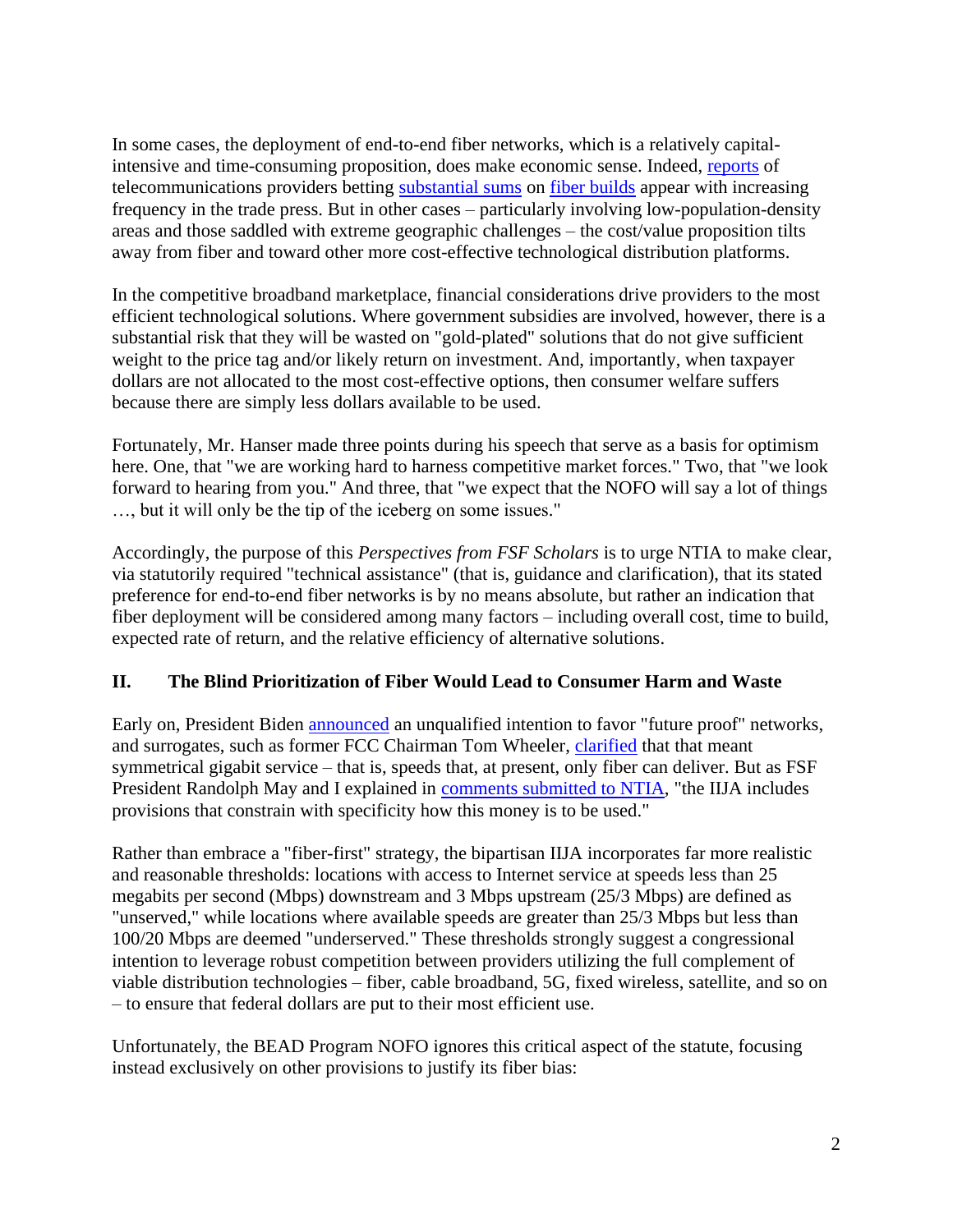NTIA has determined that "Priority Broadband Projects" are those that use endto-end fiber-optic architecture. Only end-to-end fiber will "*ensure that the network built by the project can easily scale speeds over time to ... meet the evolving connectivity needs of households and businesses*" and "*support the deployment of 5G, successor wireless technologies, and other advanced services*." (Emphasis added.)

Going even further, it excludes several distribution platforms by name, without regard to their technical ability to deliver sufficient speeds and latency: "locations served exclusively by satellite, services using entirely unlicensed spectrum, or a technology not specified by the Commission for purposes of the Broadband DATA Maps, do not meet the criteria for Reliable Broadband Service and so will be considered 'unserved.'"

To be sure, there are many instances in the competitive marketplace where the underlying economics justify the decision to deploy fiber. As Mr. Cooper and Andrew Maglaughlin, FSF Legal Fellow, wrote in a January 2022 *[Perspectives from FSF Scholars](https://freestatefoundation.org/wp-content/uploads/2022/01/The-Broadband-Internet-Services-Market-in-January-2022-5G-Cable-Fixed-Wireless-Wi-Fi-6-and-Fiber-Are-Benefitting-Consumers-012122.pdf)* surveying the status of the broadband Internet services market:

[A]nalysts' reports indicate that access to fiber broadband expanded significantly in 2020. According to RVA LLC Market Research & Consulting, more than 54 million U.S. homes were passed with fiber in 2020, an increase of 10% over the prior year. New Street Research forecasted that fiber-to-the-home (FTTH) deployments by the eight largest broadband providers would ramp up in 2021. And according to research published in early January of this year, fiber broadband now passes 60.5 million homes in the U.S., a figure comprising 43% of all U.S. homes. RVA found that fiber broadband availability to U.S. homes increased by 12% in 2021. (Citations omitted.)

But at the same time, the costs associated with deploying end-to-end fiber, a highly capitalintensive and time-consuming endeavor, in all cases cannot be justified. For example, where population density is extremely low and/or geographic features render construction prohibitively expensive, fiber may be the suboptimal (that is, wrong) choice. Other distribution technologies – in particular, wireless- and/or satellite-based alternatives – may prove to be the more efficient and expedient solution. As I pointed out in an April 2021 post to the *FSF Blog* critiquing President Biden's desire to prioritize so-called "future proof" networks, such an approach:

[W]ould increase inappropriately the costs of connecting unserved areas, incentivize providers able to meet that definition to replace existing facilities with 'gold-plated' infrastructure rather than focus on expanding the reach of their networks, and render many viable distribution technologies ineligible to receive government subsidies simply due to their inability to deliver upstream speeds far exceeding the needs of consumers both today and in the foreseeable future. The resulting wasteful overinvestment and suppression of competition would drive prices up, not down.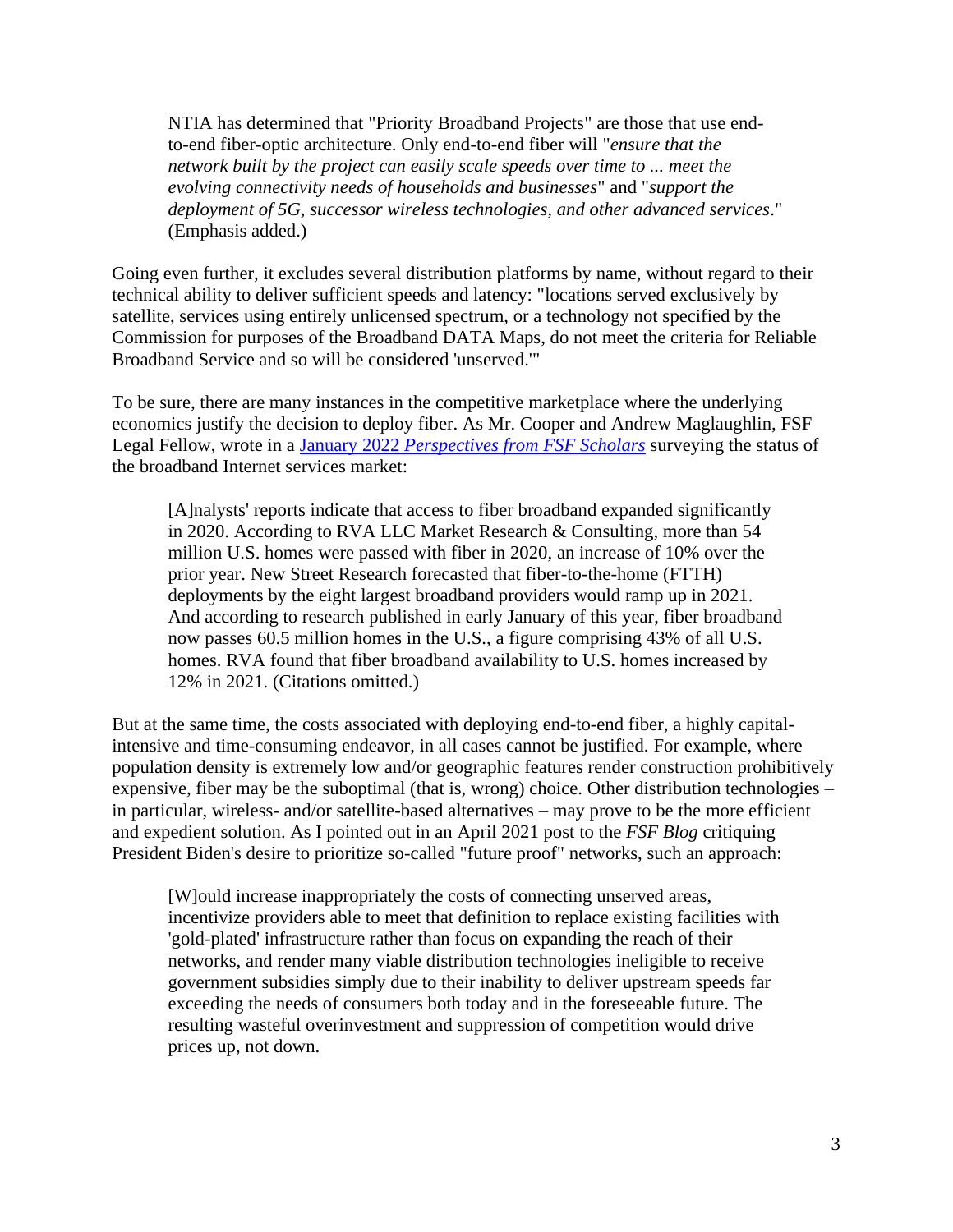#### **III. Future "Technical Assistance" Can Place This Fiber Bias in the Proper Context**

Fortunately, however, it does not appear that all hope is lost. In a nod to the setting for his remarks, Mr. Hanser emphasized that a primary goal of the BEAD Program is to try to replicate competitive market forces in those areas where they currently do not exist:

[B]ecause this is the Free State Foundation's annual conference, I also want to emphasize that … we are working hard to harness competitive market forces. We believe in those forces…. [W]e can harness market forces here by requiring the would-be providers to compete for the funding in the first instance…. When selecting who is going to serve a given location or set of locations, states and territories are going to have to consider the kinds of things that are important to consumers and the public interest. The kinds of things that market competition produces when it exists and when it is functioning well. So even if providers won't have on-the-ground competitors, we want them to compete on these dimensions to the extent we can during the selection process and we believe that's an important piece of our strategy in closing the digital divide.

In the many areas where the broadband marketplace is defined by robust competition, rival providers factor into their deployment decisions the respective costs and benefits of the distribution technologies available. Sometimes those calculations justify end-to-end fiber builds, other times they point toward an alternative approach. Consistent with Mr. Hanser's above comments, the BEAD Program can be revised to require similar assessments.

Moreover, in response to a question from an audience member regarding the possible need for post-NOFO modifications to the BEAD Program, Mr. Hanser emphasized that "we look forward to hearing from you." He also noted the following:

We are going to be issuing a huge amount of FAQs, summaries, webinars, oneon-one discussions with different kinds of stakeholder groups … we expect that the NOFO will say a lot of things …, but it will only be the tip of the iceberg on some issues, because there will be so much detail people will want, and we are ready to provide that ….

As NTIA provides this additional guidance, defined by the IIJA as "technical assistance," it can and should make clear that the Bead Program NOFO's stated preference for end-to-end fiber networks is not absolute, but rather only one factor to be considered, along with overall cost, time to build, potential return on investment, and, critically, the relative economic merits of rival proposals that would utilize distribution technologies that may be better suited to a given unserved area.

## **IV. Conclusion**

As Mr. May and I explained in a June 2021 *[Perspectives](https://freestatefoundation.org/wp-content/uploads/2021/06/Future-Proofing-Is-Likely-Fools-Proofing-062421.pdf)*, "[s]hould the [Biden Administration] make available massive subsidies solely to one modality – fiber – under the meaningless guise of 'future proofing,' it will discourage continued private investment in otherwise viable alternatives